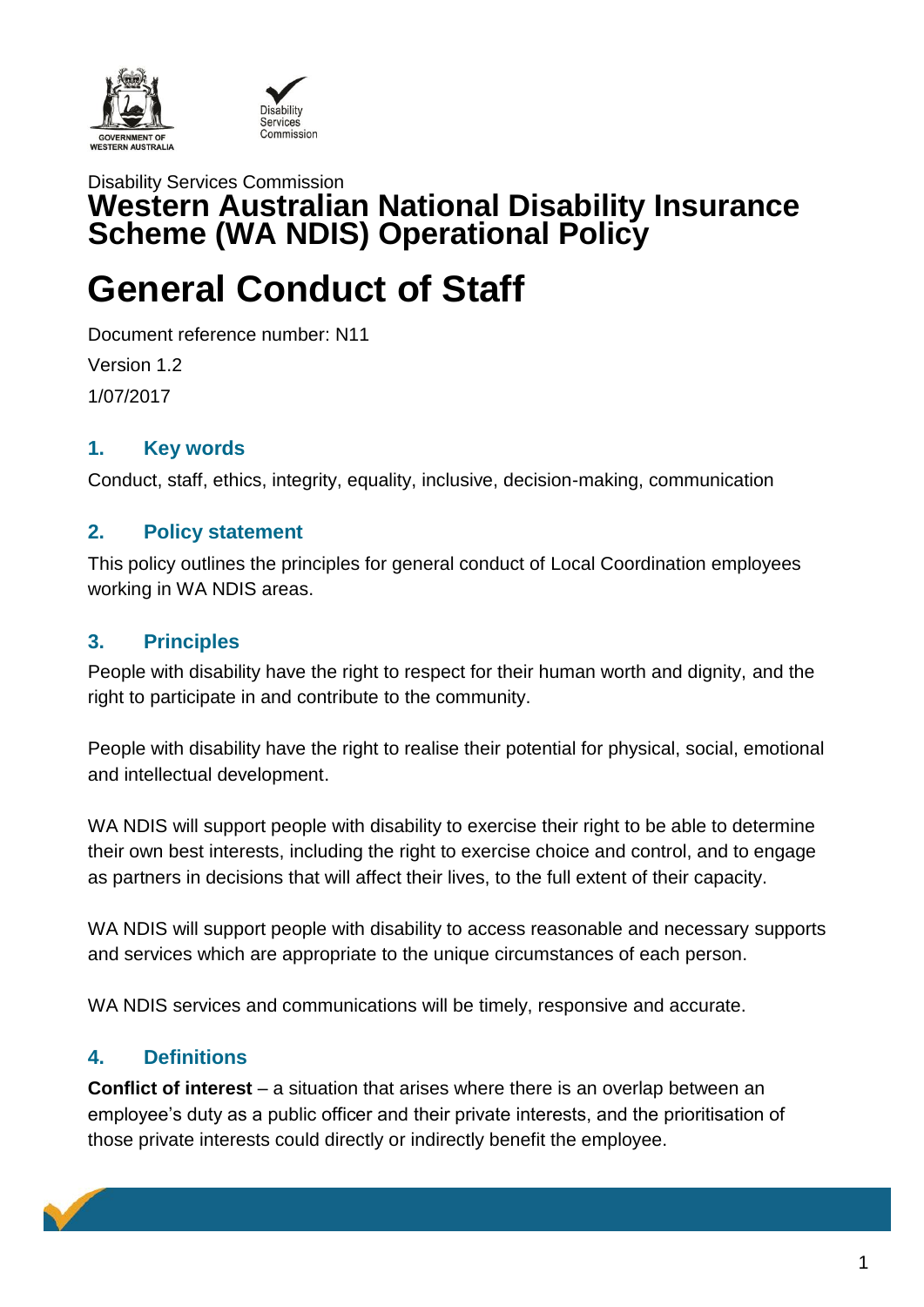**Procedural fairness** – requires that an employee uses a fair and proper procedure to make an objective decision. Maintaining procedural fairness protects the rights of individuals and enhances public confidence in the process.

## **5. Introduction**

All employees are expected to comply with the Disability Services Commission (the Commission) Code of Personal Conduct and the Public Sector Commission Code of Ethics, which set out the standards of conduct and personal integrity for employees.

All Local Coordination employees delivering services under WA NDIS are also expected to comply with this General Conduct of Staff policy.

### **6. Implementation**

Local Coordination employees will implement this policy through their support of the person with disability, their family and/or carers by providing assistance to access information, plan for the future, participate in their community and identify local supports and services.

In all interactions with people with disability, their families and carers, employees will:

- demonstrate respect
- recognise the person's valued role in the community
- support the person's choice, control and decision-making.

#### **Communication**

Employees will communicate clearly to the person with disability, their family, carers and other relevant people or agencies in a way that is accessible and appropriate to the person's needs.

Communication will be respectful, sensitive and inclusive. Employees will be mindful of the person's age, gender, religion, Aboriginality, cultural and linguistic diversity, developmental needs, and/or geographical location and will engage with the person accordingly.

The mode of communication will be sensitive to the person's disability-related needs. For example, employees will consider if Auslan or other language services, or assistive technology, is required to support communication regarding WA NDIS matters.

Communication may be provided in both verbal and written or visual form. Employees will explain the communication formats and other information to the person, and ensure these are clearly understood. Information or decisions, including reviewable decisions, will generally be provided in writing, as well as communicated verbally to the person.

The Local Coordinator and all other employees will value and encourage the role of the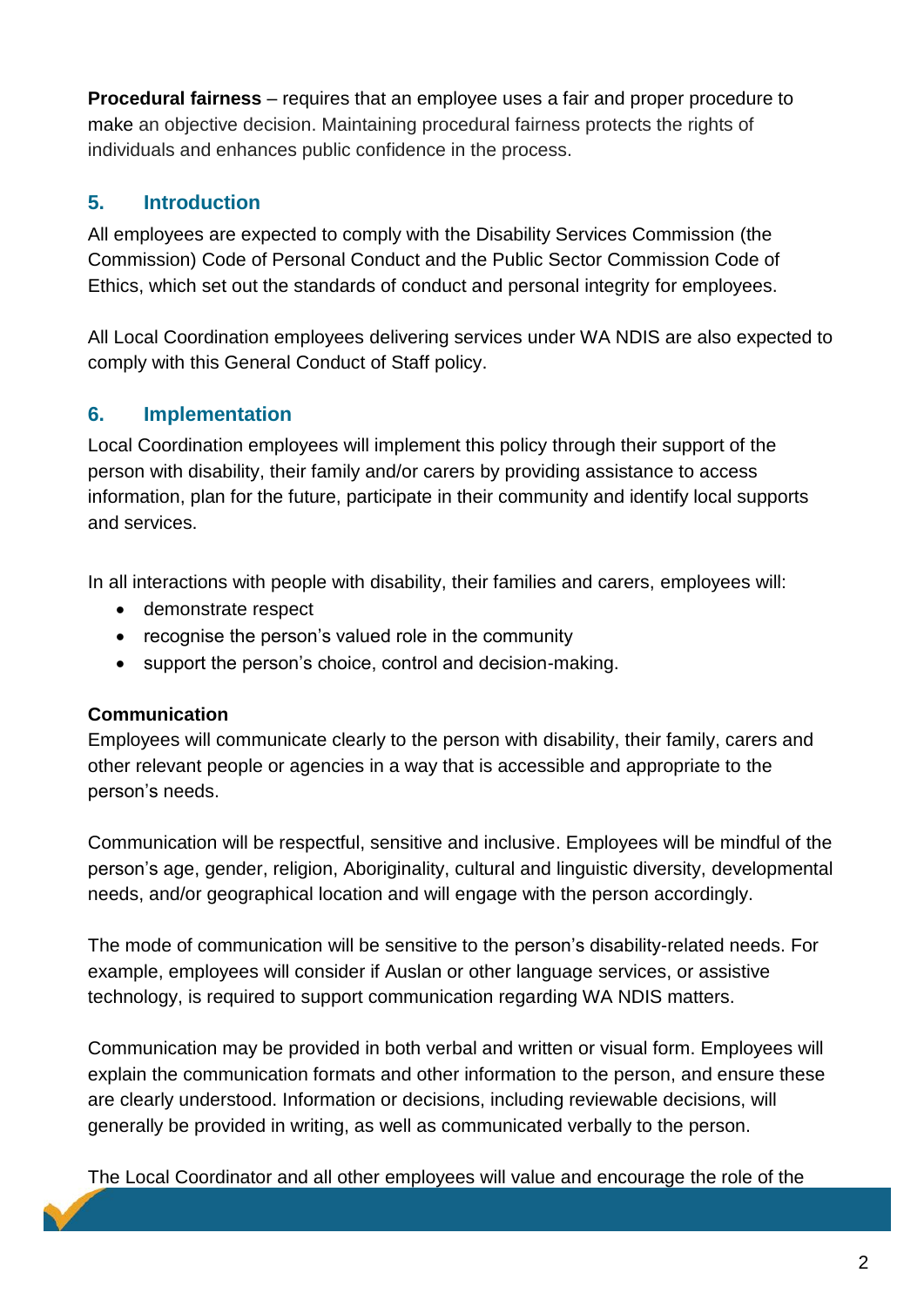person with disability's family, carers and other people in supporting the achievement of positive outcomes.

The Local Coordinator and all other employees will work in partnership with the person with disability to support the person's meaningful choice, control and decision-making. This may include engagement with people who support the person to make decisions that reflect the person's choice and preferences; and/or people who make decisions on the person's behalf and in the best interests (see WA NDIS Operational Policy – Plan Development and Plan Changes).

#### **Decision-making**

In making decisions, employees will comply with the Commission and WA NDIS policies and all legal requirements. Employees will only make a decision if they have the delegated authority to do so and have no conflict of interest (see Commission Conflict of Interest Policy and Operational Procedures, and Delegation Framework for Approval of WA NDIS Plan Funding).

Before making a decision, employees will:

- identify and ensure compliance with the relevant policies
- obtain and consider the relevant material, information and evidence required in order for the decision to be made
- ensure procedural fairness is applied in decision-making.

The decision-making process must be documented for all decisions, including the evidence or other material on which each decisions was based and the reasons for the decision, in keeping with the Commission's requirements for recordkeeping.

The documented rationale for a decision will be provided to the person upon request. Where a decision does not support the person's request, the rationale for this decision will always be provided in writing to the person.

### **7. Compliance**

Compliance with this policy is mandatory.

### **8. Communication**

This document will be published on the Commission's website and intranet, and relevant employees and other stakeholders advised of its existence.

### **9. Evaluation and review**

This policy will be reviewed in 24 months or whenever required by a significant change to relevant policy, people, process, technology and/or information. Evaluation of the policy will take into account operational learning, feedback from stakeholders and relevant data.